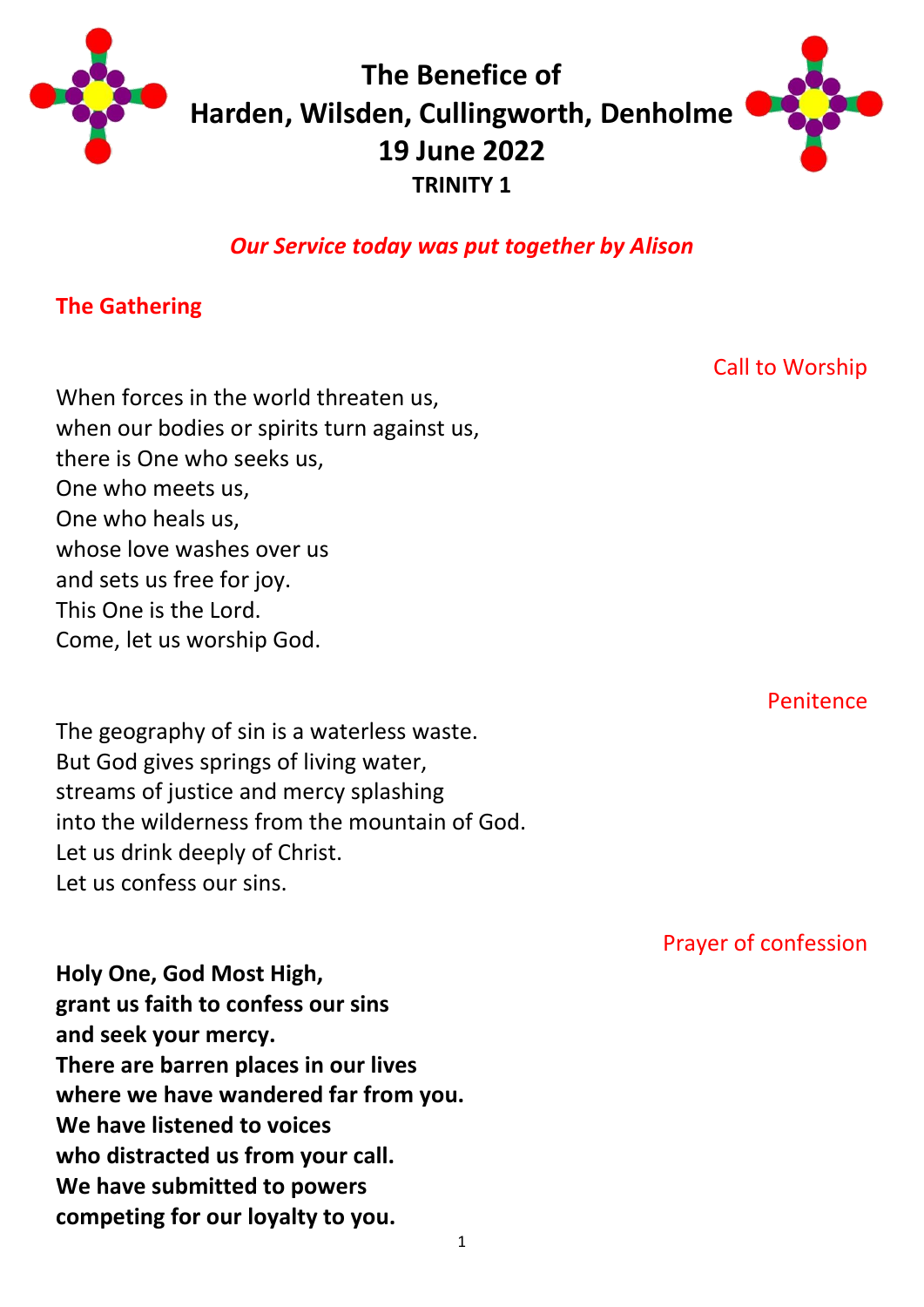**We have not taken the hand you offer to lead us out of godforsakenness, and into your holy ways. God our Savior, forgive us. Quench our thirst for you from the Rock of our salvation, and let your love well up in us unto eternal life. Speak tenderly to us of your presence. Feed us with your word. Deliver us from evil. Let us enter into your kingdom; then send us out to serve you by the power of the Holy Spirit, in the name of your Son, Jesus Christ. Amen.**

Christ Jesus is the bread of life, manna come down from heaven. Christ covers us with baptismal waters, so that our lives are hidden in him. This Jesus, the Son of the Most High God, is sovereign even over the powers of evil, so that his reign brings freedom and joy. Therefore, I declare to you by the power of the Holy Spirit, in Jesus Christ our sins are forgiven. **Amen.**

O God, the strength of all them that put their trust in you, mercifully accept our prayers; and because through the weakness of our mortal nature we can do no good thing without you, grant us the help of your grace, that in keeping your commandments we may please you, both in will and deed; through Jesus Christ our Lord. Amen.

#### Absolution

Collect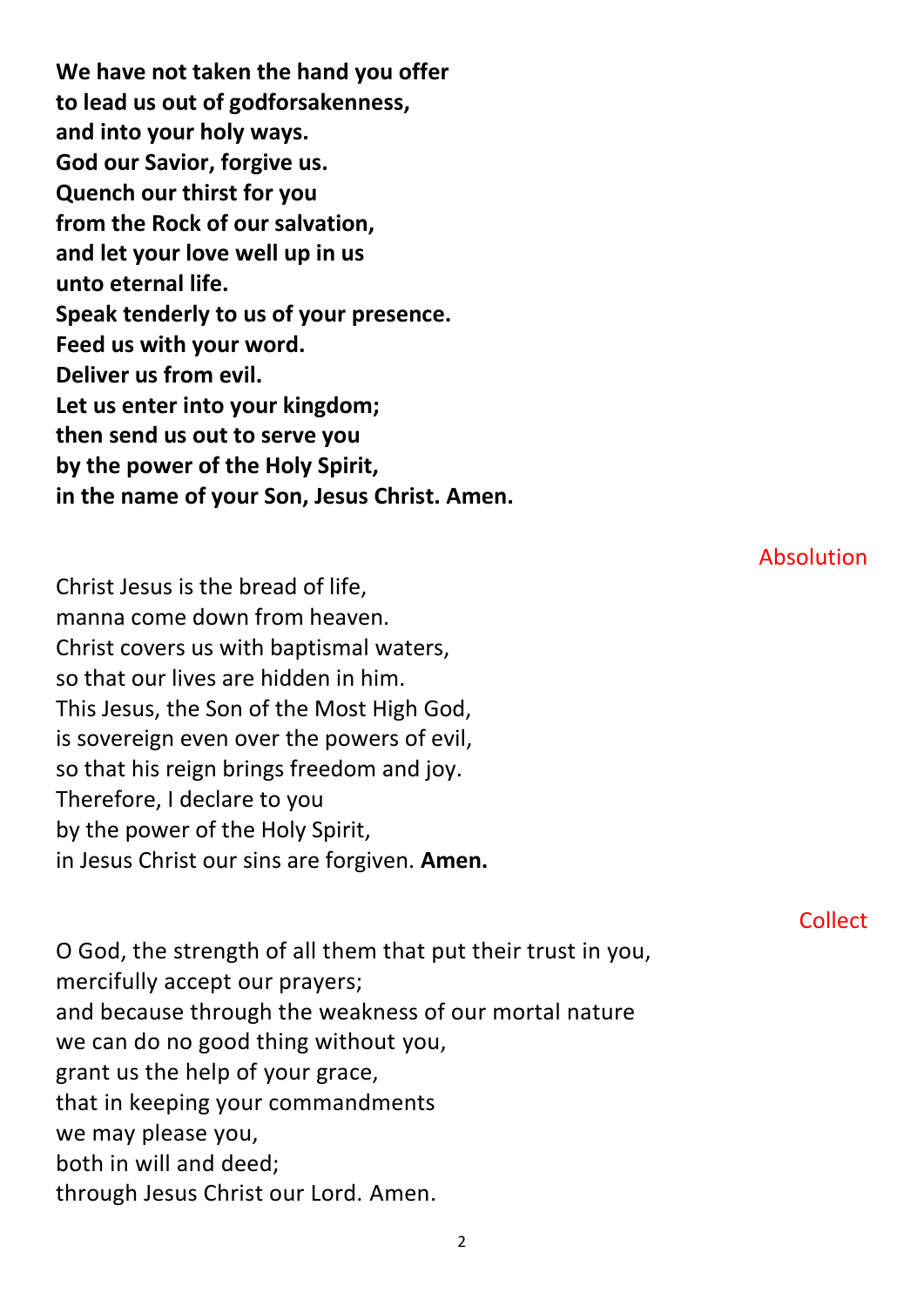#### First Reading: **Galatians 3:23 – end**

Now before faith came, we were imprisoned and guarded under the law until faith would be revealed. Therefore the law was our disciplinarian until Christ came, so that we might be justified by faith. But now that faith has come, we are no longer subject to a disciplinarian, for in Christ Jesus you are all children of God through faith. As many of you as were baptized into Christ have clothed yourselves with Christ. There is no longer Jew or Greek, there is no longer slave or free, there is no longer male and female; for all of you are one in Christ Jesus. And if you belong to Christ, then you are Abraham's offspring, <sup>[\[a\]](https://www.biblegateway.com/passage/?search=Galatians+3%3A+23-29&version=NRSVA#fen-NRSVA-29115a)</sup> heirs according to the promise.

# **Thanks be to God for the gift of his word**

# Gospel Reading: **Luke 8: 26-39**

Then they arrived at the country of the Gerasenes, which is opposite Galilee. As he stepped out on land, a man of the city who had demons met him. For a long time he had worn no clothes, and he did not live in a house but in the tombs. When he saw Jesus, he fell down before him and shouted at the top of his voice, 'What have you to do with me, Jesus, Son of the Most High God? I beg you, do not torment me'—for Jesus had commanded the unclean spirit to come out of the man. (For many times it had seized him; he was kept under guard and bound with chains and shackles, but he would break the bonds and be driven by the demon into the wilds.) Jesus then asked him, 'What is your name?' He said, 'Legion'; for many demons had entered him. They begged him not to order them to go back into the abyss.

Now there on the hillside a large herd of swine was feeding; and the demons begged Jesus to let them enter these. So he gave them permission. Then the demons came out of the man and entered the swine, and the herd rushed down the steep bank into the lake and was drowned.

When the swineherds saw what had happened, they ran off and told it in the city and in the country. Then people came out to see what had happened, and when they came to Jesus, they found the man from whom the demons had gone sitting at the feet of Jesus, clothed and in his right mind. And they were afraid. Those who had seen it told them how the one who had been possessed by demons had been healed. Then all the people of the surrounding country of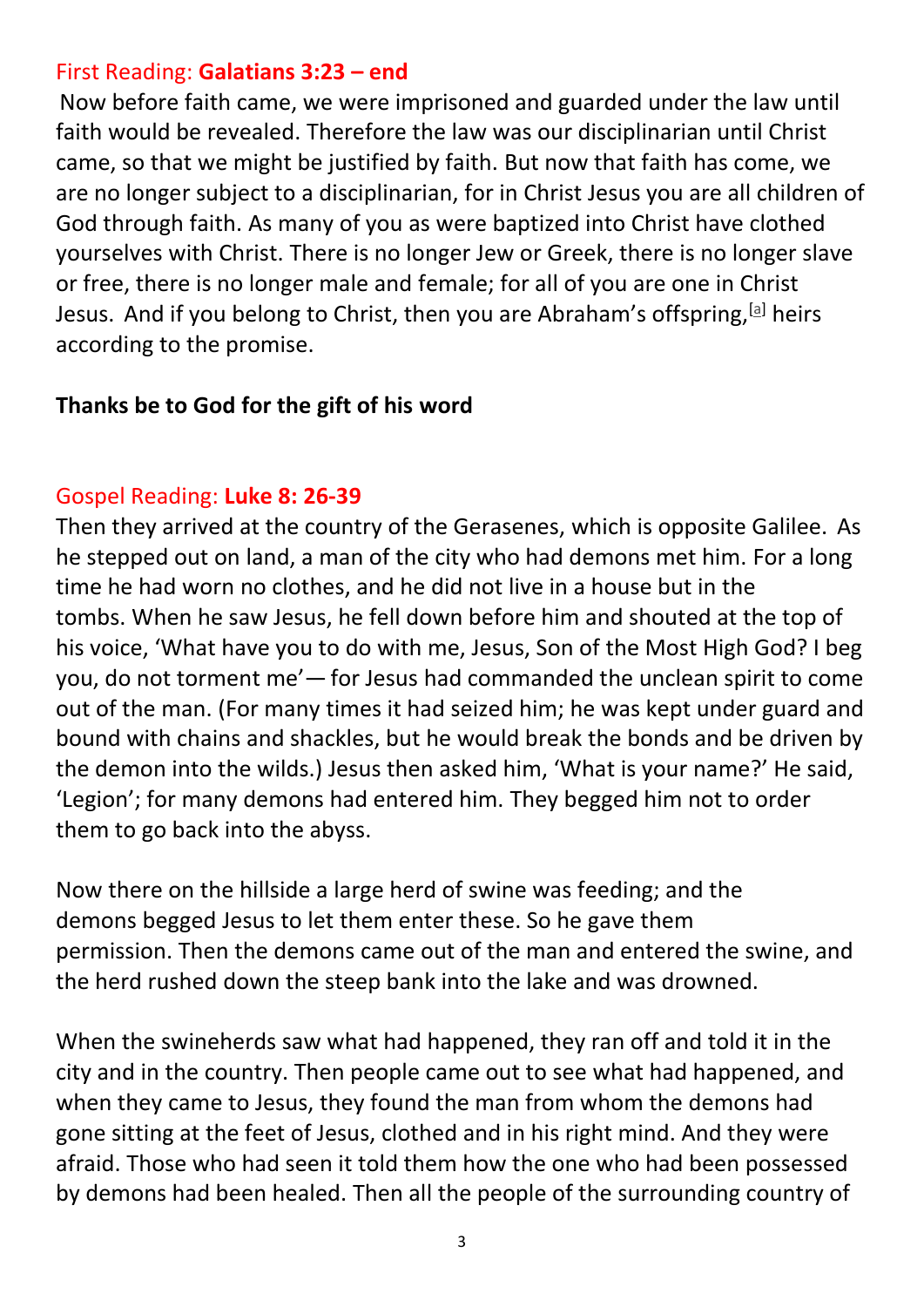the Gerasenes asked Jesus to leave them; for they were seized with great fear. So he got into the boat and returned. The man from whom the demons had gone begged that he might be with him; but Jesus sent him away, saying, 'Return to your home, and declare how much God has done for you.' So he went away, proclaiming throughout the city how much Jesus had done for him.

# **Thanks be to God for the gift of his Holy Word**

# Reflection from Richard

When I was at theological college we had an opportunity to experience some different settings of ministry, like hospital or hospice chaplaincy. On one of my placements I spent a week in a local Maximum Security Prison. I found the setting really alien and uncomfortable, which I guess is how it was planned!

The chaplaincy was at the very heart of the prison complex and to get there we had to walk down endless corridors and through twenty-six locked doors. The passages were all hard surfaces and the noise of the keys jangling echoed around the restricted space. It reminded me of the opening sequence in "Porridge" but much louder and much longer. Every door was a further step into the secure and enclosed grip of the prison.

It was a great privilege and I have great respect for those who carry out an invaluable ministry to the prison community. They work in a unique setting and make a great difference to people whose lives have been changed completely because of something that has happened in their lives.

In our readings today we hear about people who are imprisoned. In his letter to the Galatians, Paul speaks about the way the law imprisons those under it. And in the Gospel reading Jesus meets a man imprisoned amid the tombs in a Gerasene Graveyard.

Whether or not we experience being inside an actual prison, we can all feel imprisoned by things that happen in our lives. Fear or need, broken relationships, stress, guilt, worry are among the situations which can take away our freedom.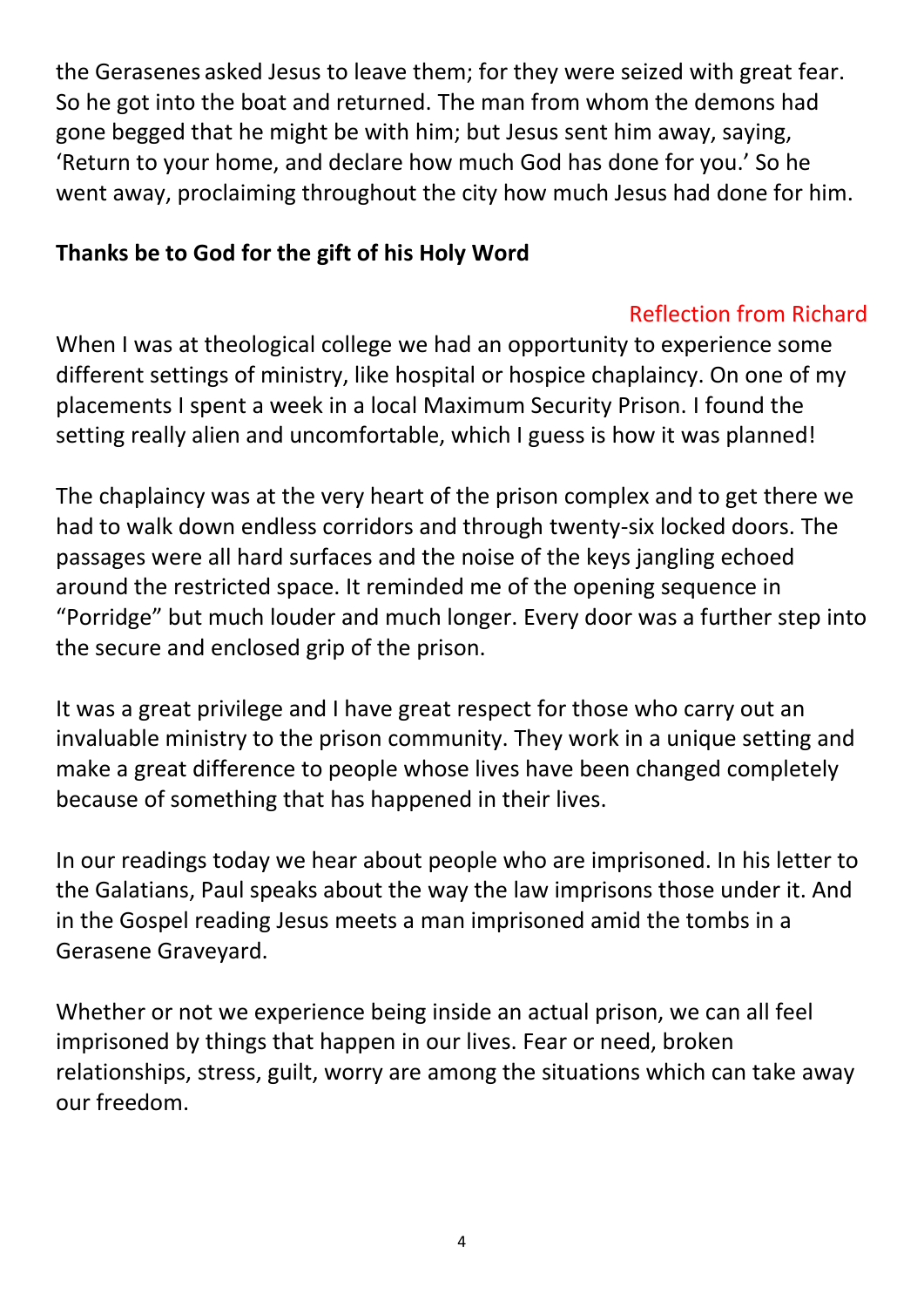We feel enclosed, our world closes in and we are robbed of our opportunities and hope. We fail to see anything around us anymore which is uplifting and we find it impossible to see the way ahead. It is a terrible and crippling place to be. The story of Jesus meeting the man in the graveyard speaks so powerfully to me. He comes to the man and sets him free. The people come and find the man who they are used to see raving madly between the memorials instead sitting quietly talking with Jesus. He is freed and at peace.

I find great hope in the detail of the story that he is still sitting in the same space.

The freedom which Jesus can bring is so powerful that it comes deep into the setting which imprisons us, it does not take us out of it. Because life is just not like that. We cannot be magically transported out of our problems. Rather Jesus comes and brings his light, love and peace into the heart of our trouble.

Those words from John's gospel are so true. Jesus is the light of the world and the darkness cannot overcome that light.

I pray that in whatever difficult situations you find yourself, when you feel hemmed in and crushed by the weight of troubles, that in that darkness you can see the light of Christ. I pray too that you can follow that light to find peace and hope, even in the midst of all that seems hopeless.

And if you know others in those dark places, pray that they will know God's light. You may even be part of the answer to that prayer in the way God may call you to sit with people our walk with them on their journey.

May you know God's blessing and be a blessing to others.

The Creed

We believe and trust in God the Father, source of all being and life. The one for whom we exist. We believe and trust in God the Son. Who took our human nature, died for us and rose again. We believe and trust in God the Holy Spirit. Who gives life to the people of God and makes Christ known in the world.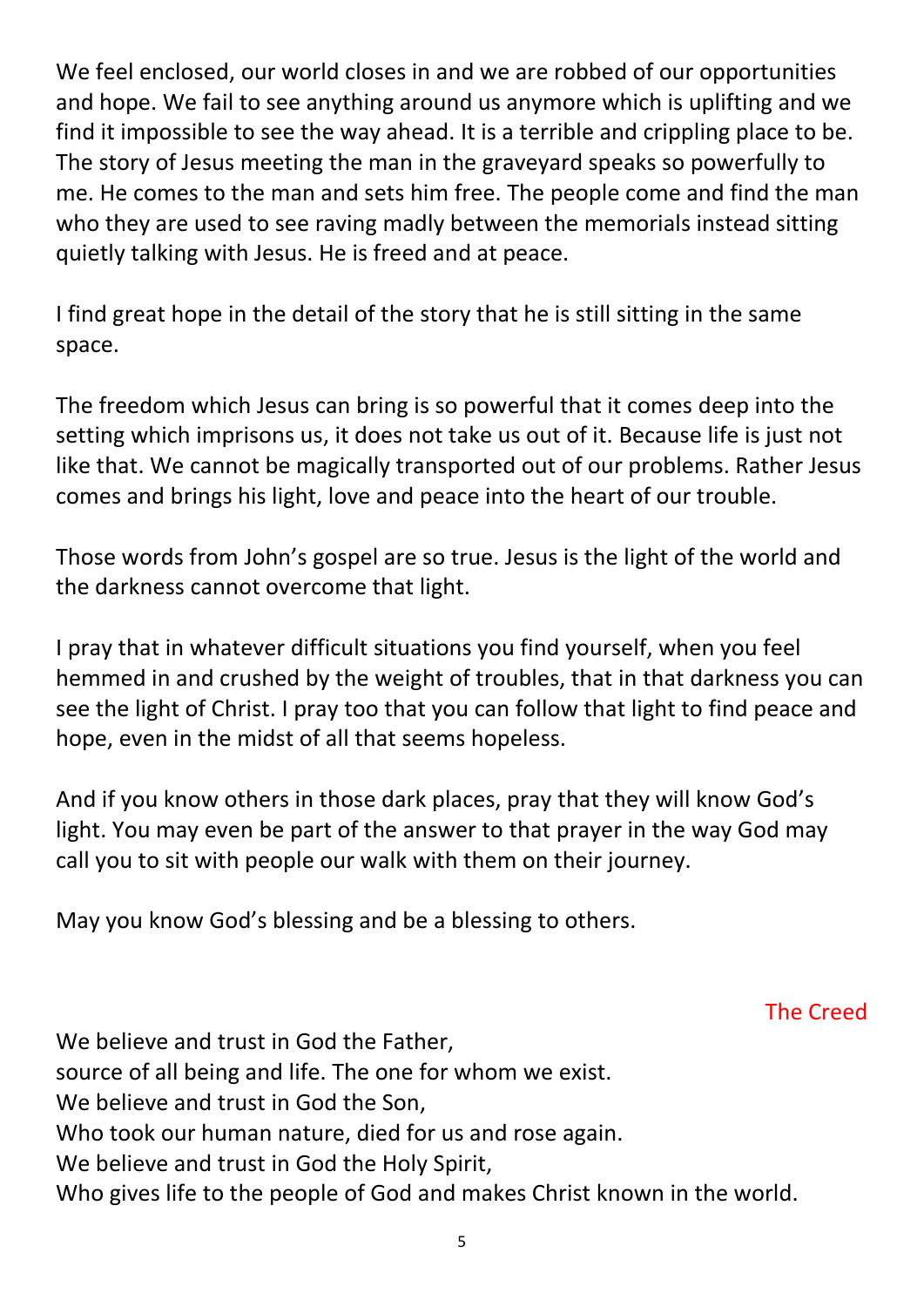This is the faith of the Church. This is our faith. We believe and trust in one God, Father, Son and Holy Spirit.

# Prayers of Intercession with Michael Richardson

Lord of light and truth,

who in Jesus gives peace to our hearts and minds and renews and refreshes our whole being, may we know that you are an ever-present help in trouble. Lord, heal us and we shall be healed, strengthen us and we shall be strong: strong enough to work for you through Jesus Christ our Saviour and Redeemer, who lives and reigns with you and the Holy Spirit, one God, now and forever. **Amen.**

# God of love and compassion,

you are always more ready to hear and help than we are to pray. Help us to know that you are with us now and always, and that you are a very present help in trouble. We pray for all who come to your church with hopes and fears, and all who come with special needs. We pray that all who come to the churches in our United Benefice may receive a warm welcome; a friendly greeting or an arm round the shoulder – and that in you Lord they may find new hope.

Lord, in your mercy, *hear our prayer.*

We pray for church leaders throughout the world and particularly for our own clergy in the benefice and for the leaders of the other denominations in our villages.

We pray especially for Anna on her big day next Saturday. Thank you Lord, for bringing her to our Benefice: please bless her as she begins a new phase of her service to you and your people.

# Lord, in your mercy, *hear our prayer.*

We pray for our troubled world where reports of war, killings, violence, discord, arguments and hate seem to infest every news report. We pray especially for an end to the war in Ukraine and its worldwide ramifications – the loss of lives, properties and freedoms; food shortages; refugee crises, and oil and gas shortages leading to cost of living worries.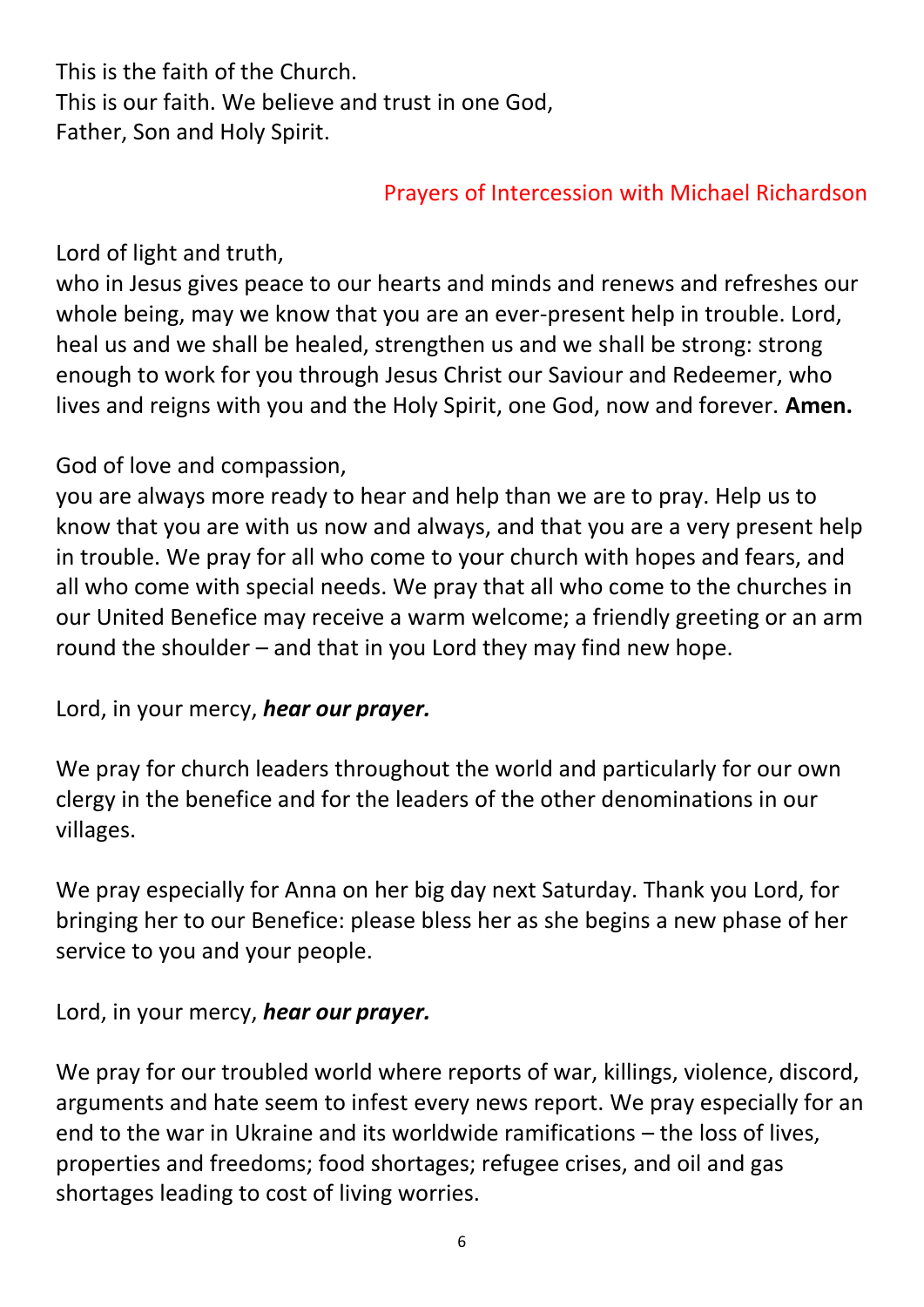Yet we must also give thanks for the many acts of kindness and generosity that never reach the news channels, or if they do, they are under reported – the taking in of Ukrainian refugees in many parts of the world; the generous response to appeals for money and food for those people less able to provide for themselves, and not least, the weight of prayer for all those who are suffering in some way.

Lord, in your mercy, *hear our prayer.*

On this day we pray for fathers everywhere, especially those for whom the day holds no joy. We pray also for our families, our homes, our loved ones and our communities. We give thanks for the many galas and festivals that are held at this time of the year. May they be fun filled occasions and an opportunity for communities to come together.

We pray for children and their teachers as the busy run up to the end of the school year begins. And we pray especially for our young people who are sitting exams or who may already be nervously awaiting results.

Lord, in your mercy, *hear our prayer.*

Lord, we remember before you those who are troubled in body, mind or spirit. We pray for members of our families and for friends who are ill, and in a moment of silence we think of those known to each of us.

We remember too, before you, our friends and loved ones who are no longer with us, and pray that they may share with your saints in glory.

*Merciful Father, accept these prayers for the sake of your Son, our Saviour Jesus Christ. Amen.*

The Lord's Prayer

**Our Father in heaven Hallowed be your name. Your kingdom come, your will be done On earth as it is in heaven.**